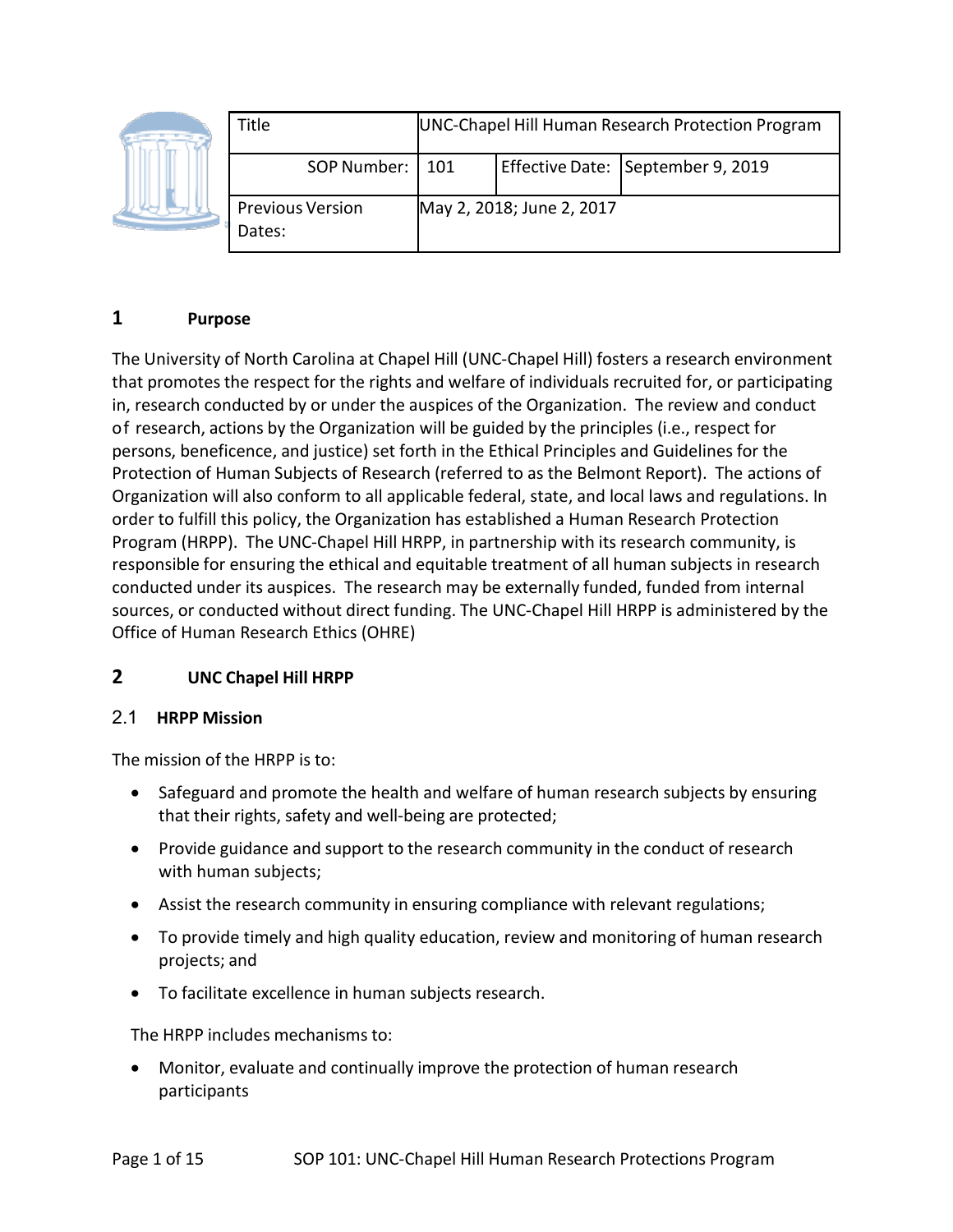- Dedicate resources sufficient to do so
- Exercise oversight of research protection
- Educate investigators and research staff about their ethical responsibility to protect research participants
- When appropriate, intervene in research and respond directly to concerns of research participants

## 2.2 **OrganizationalAuthority**

The UNC‐Chapel Hill Human Research Protection Program operates under the authority of the Organization policy "Human Research Protection Program (HRPP)". As stated in that policy, the operating procedures in this document "…serve as the governing procedures for the conduct and review of all human research conducted under the auspices of the UNC‐Chapel Hill. The HRPP Policy and these operating procedures are made available to all UNC‐Chapel Hill investigators and research staff and are posted on the OHRE website [\(http://research.unc.edu/offices/human‐](http://research.unc.edu/offices/human)research‐ethics/).

## 2.3 **Ethical Principles**

The UNC‐Chapel Hill is committed to conducting research with the highest regard for the welfare of human subjects. With the exception of transnational research, where consideration of alternative ethical principles may apply (see SOP 2001.2), the UNC‐Chapel Hill upholds and adheres to the principles of The Belmont Report: Ethical Principles and Guidelines for the Protection of Human Subjects in Research by the National Commission for the Protection of Human Subjects in Biomedical and Behavioral Research (1979). These principles are:

- 1) Respect for Persons, which involves obtaining informed consent, consideration of privacy, confidentiality, and additional protections for vulnerable populations.
- 2) Beneficence, which involves ensuring that possible benefits are maximized and possible risks are minimized to all human subjects.
- 3) Justice, which involves the equitable selection of subjects.

The UNC‐Chapel Hill Human Research Protection Program (HRPP), in partnership with its research community, community including researchers and research staff, IRB members and chairs, IRB staff, the organizational official, employees and students, is responsible for ensuring the ethical and equitable treatment of all human subjects in research conducted under its auspices.

## 2.4 **RegulatoryCompliance**

The HRPP is responsible for ensuring compliance with federal regulations, state law and organizational policies. All human subjects research at The UNC‐Chapel Hill is conducted in accordance with the policy and regulations found in the Common Rule and 21 CFR 50 and 56. The actions of The UNC‐Chapel Hill will also conform to all other applicable federal, state, and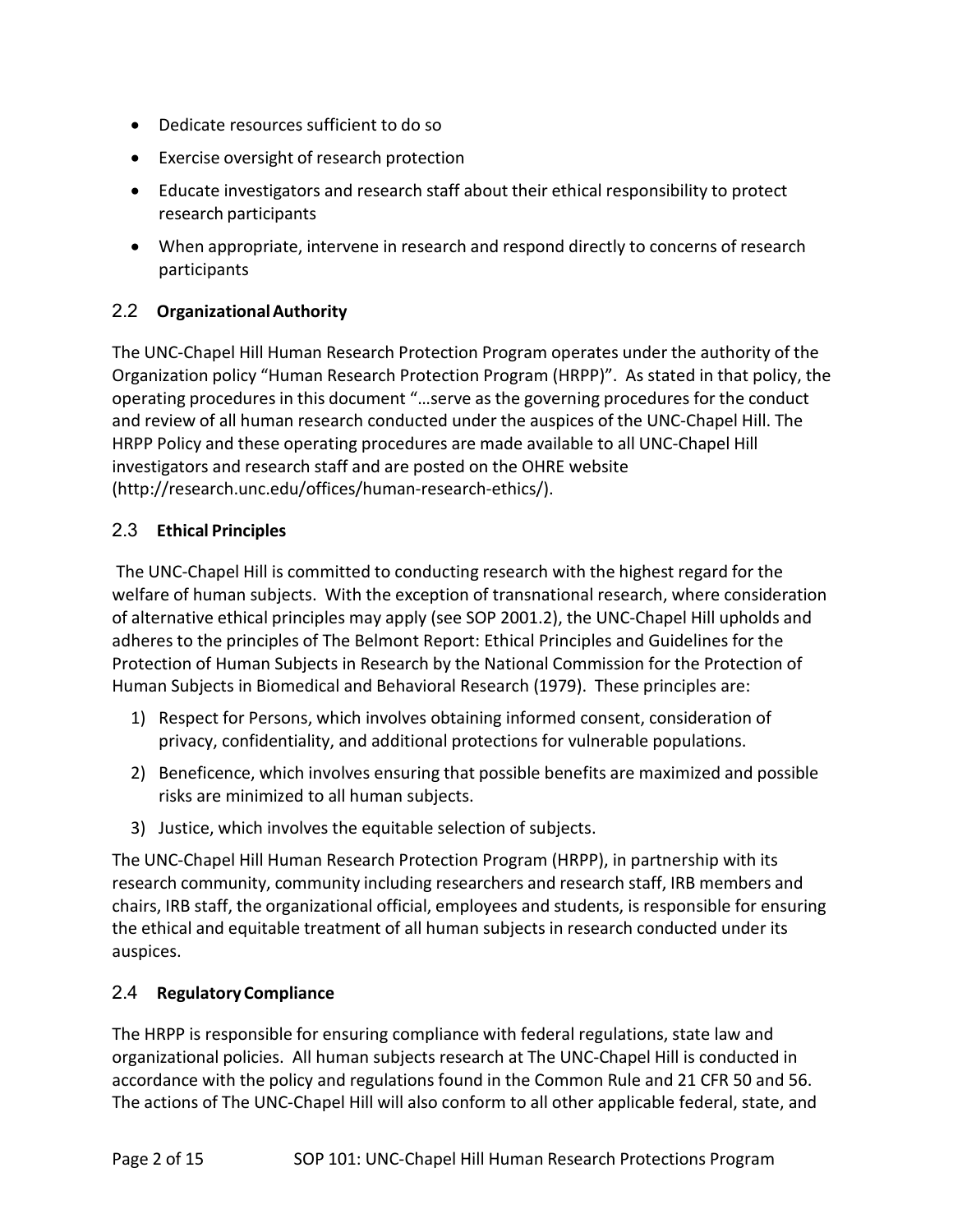local laws and regulations such as Department of Defense (DoD), Department of Education (DoE), EPA, Family Educational Rights and Privacy Act (FERFPA). Research supported by the Department of Defense (DoD) is reviewed and conducted in compliance with part 219 of title 32 CFR, part 980 of title 10 USC, applicable parts of title 21 CFR (50, 56, 312, 600, 812), DoD Instruction 3216.02, DoD Directive 3210.07, and applicable additional requirementsfrom respective DoD component(s).

Research involving the use of Protected Health Information is reviewed and conducted in accordance with the Health Insurance Portability and Accountability Act (HIPAA), 45 CFR Part 160, 162, and 164.

Research involving the use of student educational records is reviewed and conducted in accordance with the Family Educational Rights and Privacy Act (FERPA), 34 CFR Part 99.

# **2.4.1 International Conference on Harmonization‐Good Clinical Practice (ICH‐GCP)**

The UNC-Chapel Hill voluntarily applies the International Conference on Harmonization ("ICH") Good Clinical Practices ("GCP") Guidelines (sometimes referred to as "ICH‐GCP" or "E6") to clinical research conducted under its IRB. In general, UNC‐Chapel Hill applies the ICH‐GCP guidelines only to the extent that they are compatible with FDA and DHHS regulations.)

# 2.5 **Federalwide Assurance (FWA)**

The federal regulations require that federally‐funded human subject research only be conducted at facilities covered by a Federalwide Assurance (FWA) approved by the DHHS Office for Human Research Protections (OHRP). An FWA is an organization's assurance to the federal government that human subject research conducted at that site is in compliance with federal regulations pertaining to the protection of human subjects. The FWA designates the Institutional Review Board that will review and oversee the research, specifies the ethical principles under which the research will be conducted, and names the individuals who will be responsible for the proper conduct of the research.

The UNC‐Chapel Hill has an OHRP‐approved Federalwide Assurance (FWA00004801) and has designated 6 IRB(s) (registered as 538, 539, 1648, 1649, 540, 9770).

In its FWA, The UNC‐Chapel Hill has opted to limit the application of the FWA to non‐exempt human subject research conducted or supported by DHHS or federal agencies that have adopted the Common Rule.

## 2.6 **Research Under the Auspices of the Organization**

Research under the auspices of the organization includes research conducted at this organization, conducted by or under the direction of any employee or agent of this organization (including students) in connection with his or her organizational responsibilities, conducted by or under the direction of any employee or agent of this organization using any property or facility of this organization, or involving the use of this organization's non-public information to identify, contact, or study human subjects.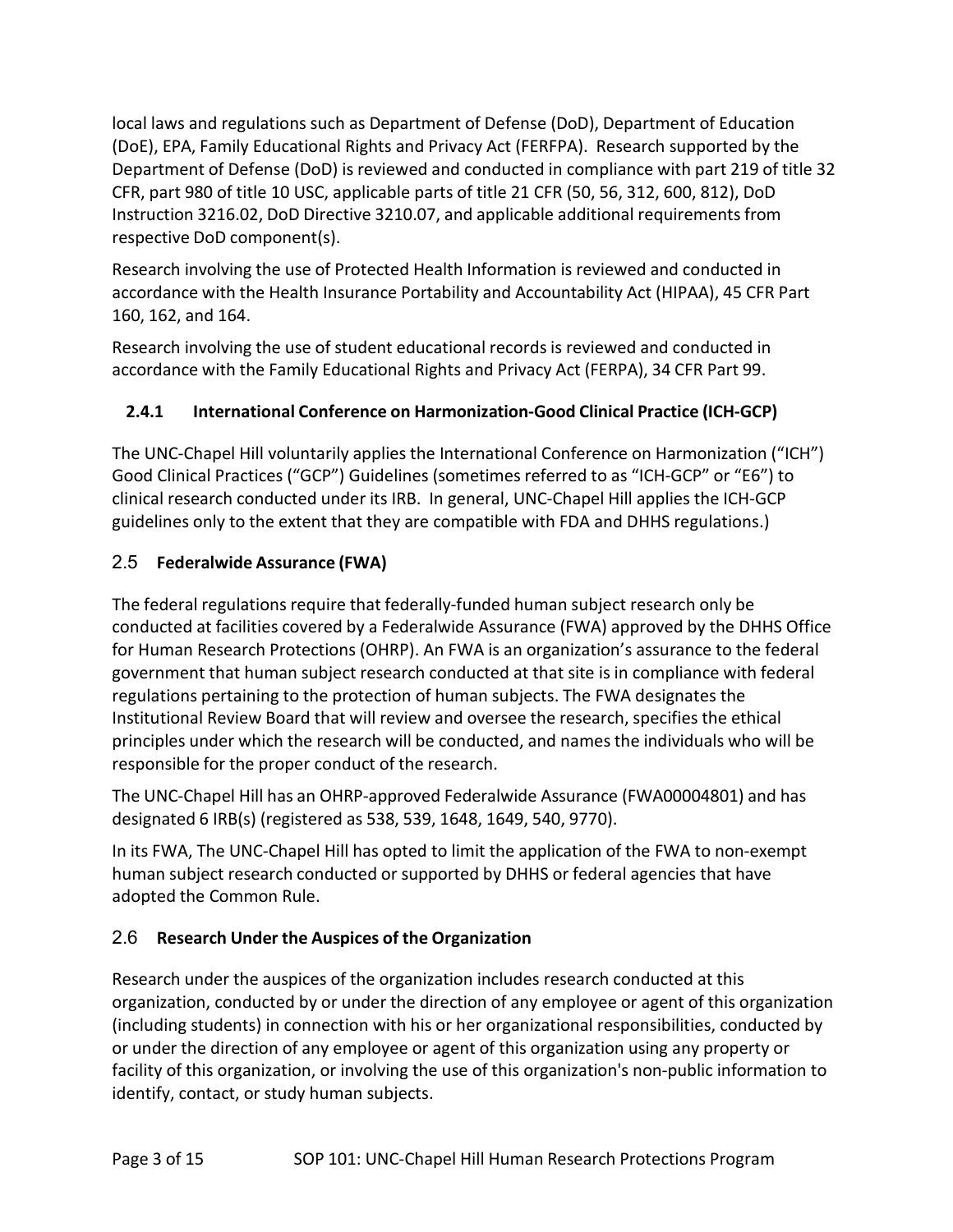Employee or Agent. For the purposes of this document, employees or agents refers to individuals who: (1) act on behalf of the organization; (2) exercise organizational authority or responsibility; or (3) perform organizationally designated activities. "Employees and agents" can include staff and students, among others.

Engagement. The Department of Health and Human Services (DHHS) regulations [45 CFR 46.103[a]] require that an institution "engaged" in human subject research conducted or supported by a Federal Department or Agency provide the Office for Human Research Protection (OHRP) with a satisfactory assurance of compliance with the DHHS regulations, unless the research is exempt under 45 CFR 46.101(b). "In general, an institution is considered engaged in a particular non‐exempt human subjects research project when its employees or agents for the purposes of the research project obtain: (1) data about the subjects of the research through intervention or interaction with them; (2) identifiable private information about the subjects of the research; or (3) the informed consent of human subjects for the research." In general, institutions that receive an award through a grant, contract, or cooperative agreement directly from DHHS for the non-exempt human subjects research (i.e. awardee institutions), are also considered engaged in research even where all activities involving human subjects are carried out by employees or agents of another institution.

FDA regulations are oriented to the responsibilities of IRBs, investigators, and sponsors as opposed to institutions. In general, FDA‐regulated research conducted in The UNC‐Chapel Hill facilities or by The UNC-Chapel Hill Principal or Sub-Investigators (as defined on the FDA 1572 or delegation of responsibilities log) requires review by an UNC‐Chapel Hill designated IRB. Exceptions to this requirement may be granted on a case-by-case basis (e.g., when The UNC-Chapel Hill's involvement in the research is limited to the provision of a common diagnostic procedure and associated reading or analysis).

The IRB Compliance Manager with the assistance of the OHRE Director and staff as needed, will determine whether the UNC‐Chapel Hill is engaged in a particular research study. Investigators and other institutions may not independently determine the UNC‐Chapel Hill engagement.

When the UNC‐Chapel Hill is engaged in research, the Institutional Official may choose to enter into an agreement to cede review to an external IRB. (See SOP 901 for details on ceding review.)

For additional information on determining engagement please refer to Guidance on Engagement on Institutions in Human Subjects Research, <http://www.hhs.gov/ohrp/policy/engage08.html>

## 2.7 **Written policies and procedures**

The UNC‐Chapel Hill Standard Operating Policies and Procedures for Human Research Protection detail the policies and regulations governing research with human subjects and the requirements for submitting research proposals for review by the UNC‐Chapel Hill IRB. This is not a static document. The policies and procedures are annually reviewed and revised by the OHRE Director or his/her designee. The OHRE Director will approve all revisions of the policies and procedures.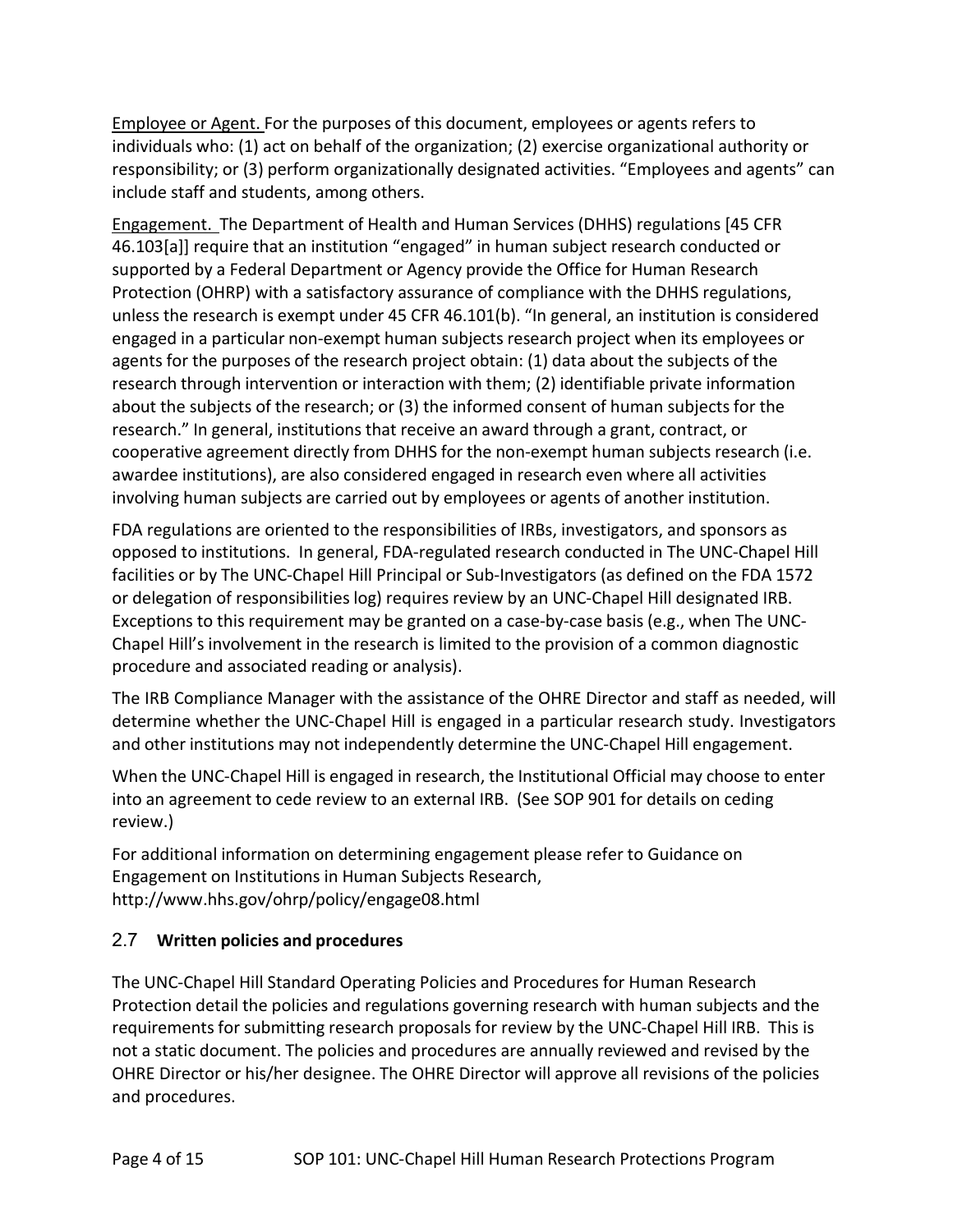The OHRE Director will keep the Organization research community apprised of new information that may affect the human research protection program, including laws, regulations, policies, procedures, and emerging ethical and scientific issues on its website and through campus electronic mailing lists. The policies and procedures will be available on the UNC‐Chapel Hill IRB website and printed/electronic copies will be available upon request. Changes to the policies and procedures are communicated to investigators and research staff, and IRB members and IRB staff by way of the OHRE website, town hall meetings, email and other methods as appropriate.

# 2.8 **The UNC‐Chapel Hill HRPP Structure**

The HRPP consists of various individuals and committees such as: the Institutional Official, the Director of the OHRE, the IRB Managers and staff, the IRB(s), the Institutional Biosafety Committee (e.g., for gene transfer research), Radiation Safety Committee, Radioactive Drug Research Committee, Conflict of Interest Committee, Office of Sponsored programs, Legal Counsel, investigators, research staff, health and safety staff (e.g., Biosafety Officer, Radiation Safety Officer) and research pharmacy staff. The objective of this system is to assist the organization in meeting ethical principles and regulatory requirements for the protection of human subjects in research.

The following officials, administrative units and individuals have primary responsibilities for human subject protections:

## **2.8.1 InstitutionalOfficial**

The ultimate responsibility of the HRPP resides with the Institutional Official (IO) of the program. The IO is legally authorized to represent the UNC‐Chapel Hill. The IO is the signatory of the FWA and assumes the obligations of the FWA. At the UNC‐Chapel Hill, the Vice Chancellor for Research is the Institutional Official. The IO is responsible for ensuring that the UNC‐Chapel Hill HRPP and IRB(s) have the resources and support necessary to comply with all organizational policies, laws, and regulations that govern human subject research. Such resources include, but are not limited to:

- Staffing commensurate with the size and complexity of the research program;
- Appropriate office space, equipment, materials, and technology;
- Resources for the production, maintenance, and secure storage of HRPP and IRB records;
- Resources for auditing and other compliance activities and investigation of non‐ compliance;
- Access to legal counsel; and
- Supporting educational opportunities related to human research protections for IRB members, relevant administrative staff, and all members of the research team.
- Support for evaluation of Conflict of Interest; and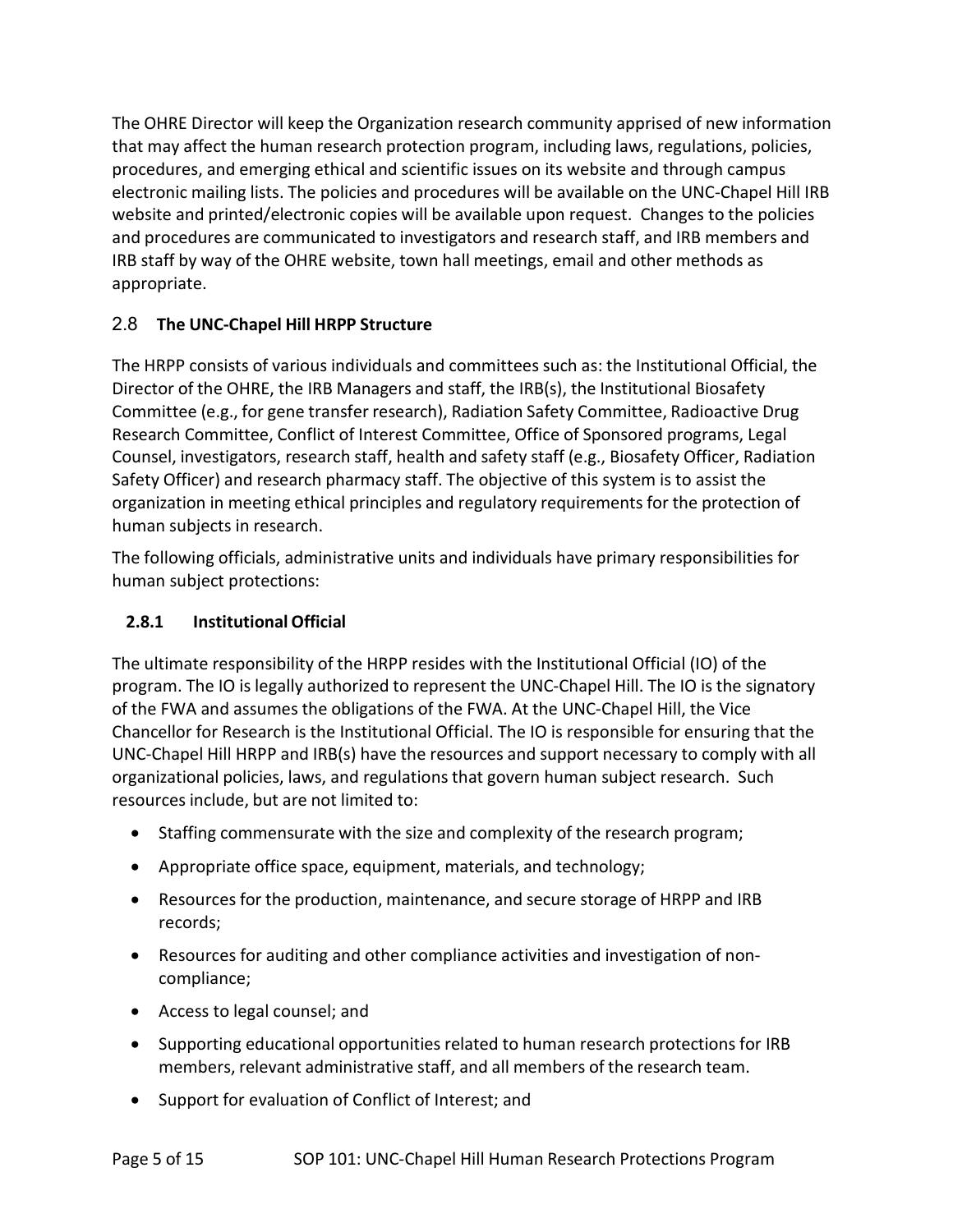• Support for Community Outreach.

The IO conducts and documents an annual review of HRPP and IRB function, requirements, and resources and makes adjustments as needed.

The IO is also responsible for:

- Fostering, supporting and maintaining an organizational culture that supports the ethical conduct of all research involving human subjects and the adherence to regulations and organizational policies;
- Ensuring that the IRB functions independently by, among other mechanisms, being directly accessible to the IRB Chair(s) and members if they experience undue influence or if they have concerns about the function of the IRB;
- Oversight of the Institutional Review Board (IRB);
- Oversight over the conduct of research conducted by all UNC-Chapel Hill investigators;
- Assuring the IRB members are appropriately knowledgeable to review research in accordance with ethical standards and applicable regulations;
- Assuring that all investigators are appropriately knowledgeable to conduct research in accordance with ethical standards and applicable regulations; and
- Oversight of the development and implementation of an educational plan for IRB members, staff and investigators.

The IO must complete the OHRP Human Subject Assurance Training and any other appropriate training on human research protections. The OHRE Office will provide ongoing continuing education for the IO concerning human research protections.

The designated IO is made known to employees of the organization and is accessible by phone, email, in person or other methods of communication. The IRB Chairs and OHRE Director have access to the IO for any concerns or issues related to the HRPP.

In the performance of these duties, the IO has the authority to delegate such activities as may be necessary in order to effectively administer the program. However, the IO is ultimately responsible and is expected to be knowledgeable about all human subject protections responsibilities at the organization.

## **2.8.2 The Office of Human Research Ethics (OHRE)**

The **Office of Human Research Ethics (OHRE)** is responsible for ethical and regulatory oversight of research at UNC‐Chapel Hill that involves human subjects. The OHRE administers, supports, and guides the work of the Institutional Review Boards (IRBs) and all related activities.

## **2.8.3 Director of the OHRE**

The Director of the OHRE is selected by and reports to the Institutional Official (IO) through the Associate Vice Chancellor for Research Compliance and is responsible for: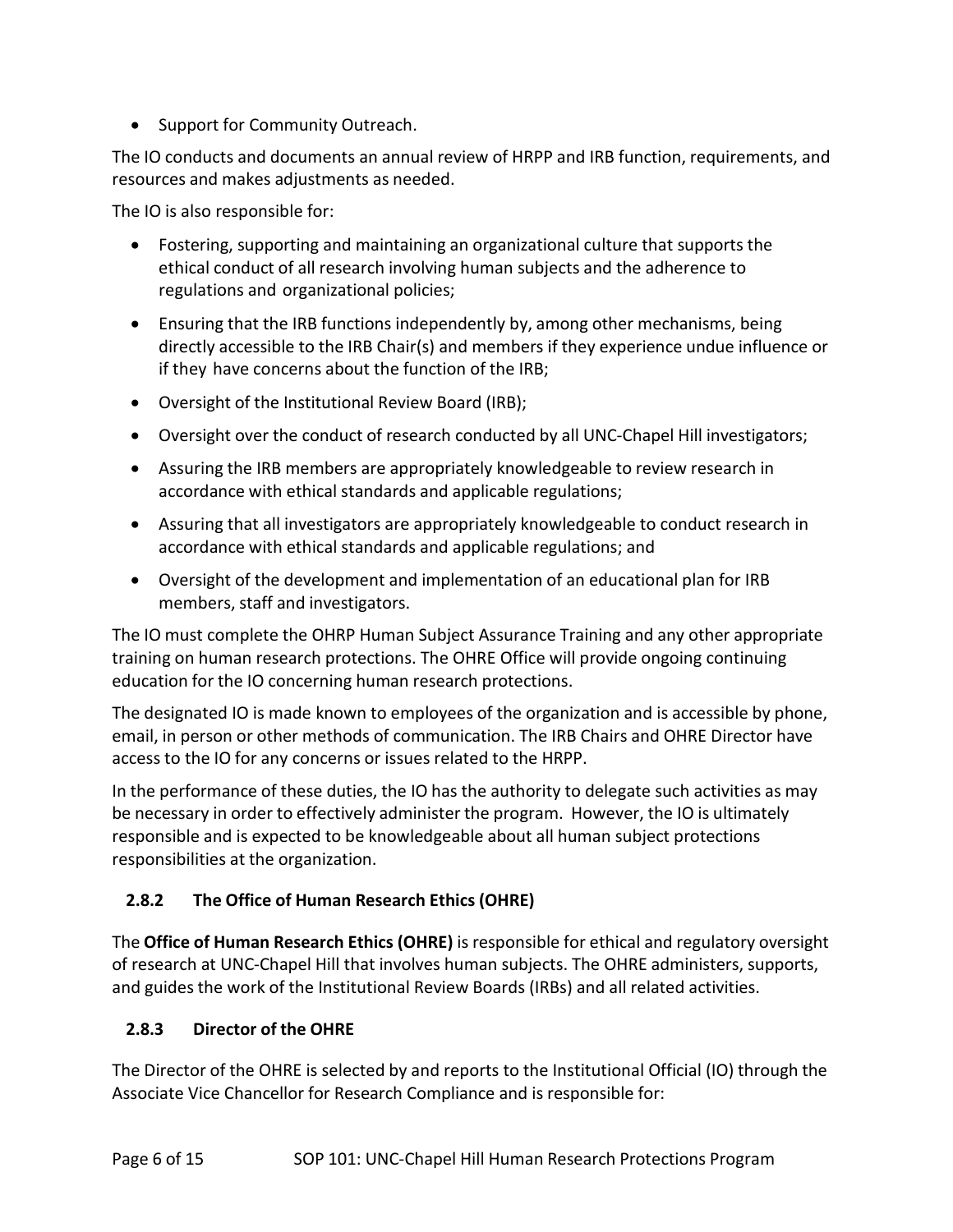- 1. Developing, managing and evaluating policies and procedures that ensure compliance with all state, and federal regulations governing research. This includes monitoring changes in regulations and policies that relate to human research protection and overseeing the administration of the IRB.
- 2. Advising the IO on key matters regarding research at the UNC-Chapel Hill.
- 3. Implementing the organization's HRPP policies and procedures.
- 4. Submitting, implementing and maintaining an approved FWA through the IO and the Department of Health and Human Services Office of Human Research Protection (OHRP).
- 5. Managing the finances of the UNC‐Chapel Hill OHRE.
- 6. Assisting investigators in their efforts to carry out Organization's research mission.
- 7. Developing and implementing needed improvements and ensuring follow‐up of actions, as appropriate, for the purpose of managing risk in the research program.
- 8. Developing training requirements as required and as appropriate for investigators, subcommittee members and research staff, and ensuring that training is completed on a timely basis.
- 9. Serving as the primary contact at the UNC-Chapel Hill for the Office for Human Research Protections (OHRP) of the U.S. Department of Health and Human Services, the Food & Drug Administration (FDA) and other federal regulatory agencies.
- 10. Day-to-day responsibility for the operation of the HRPP office, including supervision of HRPP and IRB staff.
- 11. Responding to questions regarding the protection of human subjects.
- 12. Working closely with the Chairs of the IRBs on the development of policy and procedures, as well as organizing and documenting the review process.

## **2.8.4 OHRE Staff**

In addition to the leadership structure described above, other support staff members for the OHRE and IRB include Compliance Manager, Education and Training Manager, QA/QI Manager, Data and Information Manager, IRB Senior Analysts, IRB Analysts, Business System Analysts, Office Manager, and Administrative Assistants. The OHRE and IRB staff for the UNC‐Chapel Hill must comply with all ethical standards and practices. The duties and responsibilities for all staff are found in their respective job descriptions, and their performance is evaluated on an annual basis. The UNC‐Chapel Hill OHRE staff reports to the OHRE Director, who has day‐to‐day responsibilities for its operations.

## **2.8.5 Institutional Review Board (IRB)**

The UNC-Chapel Hill has six on-site IRBs, appointed by the Institutional Official (IO). The IRBs prospectively reviews and makes decisions concerning all human research conducted at the UNC‐Chapel Hill facilities, by its employees or agents, or under its auspices unless another IRB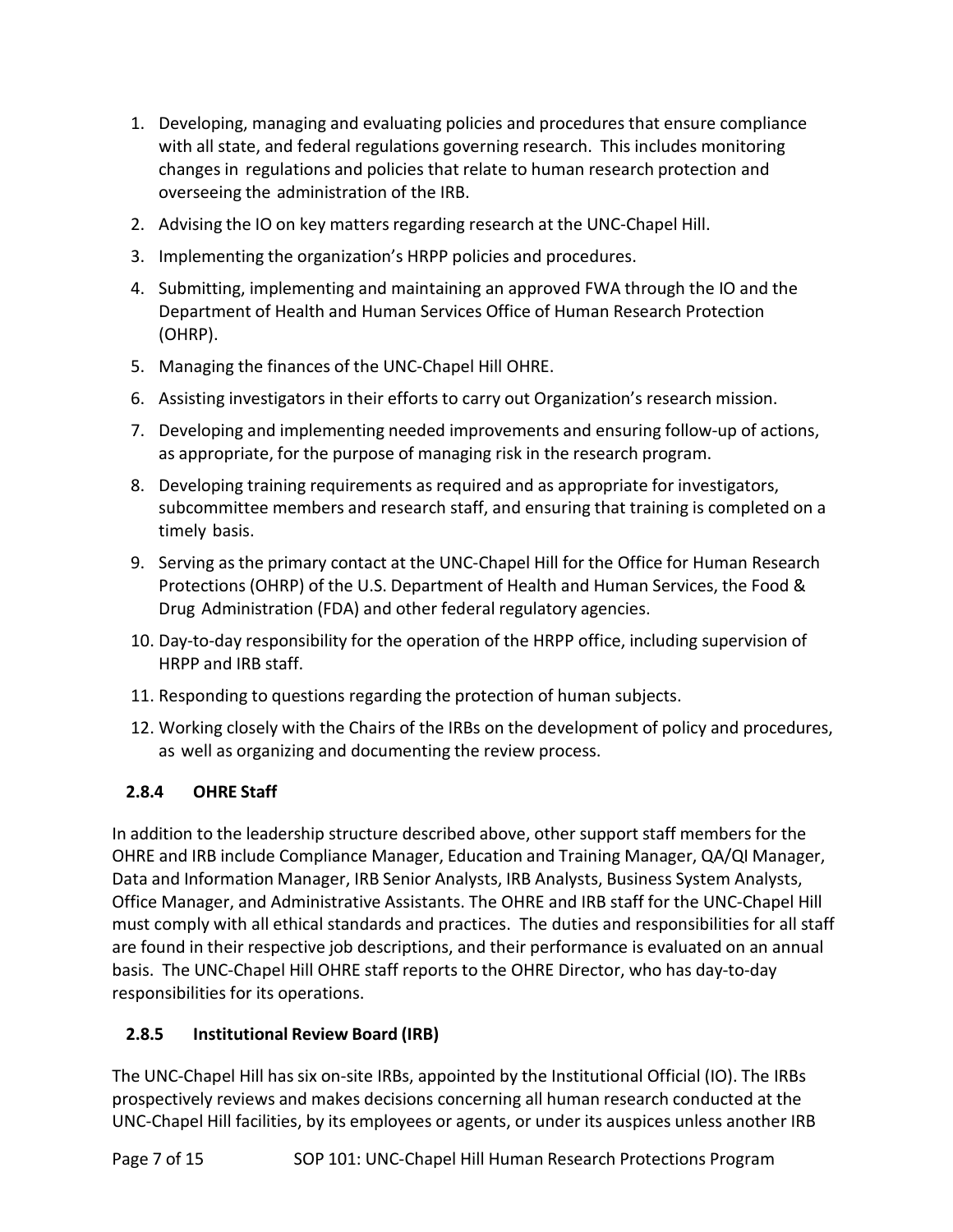has been designated to do so. The IRB is responsible for the protection of rights and welfare of human research subjects at the UNC‐Chapel Hill through review and oversight of safe and ethical research. It discharges this duty by complying with the requirements of federal and state regulations, the FWA, and organizational policies. (See SOP 401 for a detailed discussion of the UNC-Chapel Hill IRB and external IRBs.)

The IRB functions independently of, but in coordination with, other organizational committees and officials. The IRB, however, makes its independent determination whether to approve or disapprove a research plan based upon whether or not human subjects are adequately protected.

Research that has been reviewed and approved by the IRB may be subject to review and disapproval by officials of the organization. However, those officials may not approve human research that has not been approved or has been disapproved by the IRB.

## **2.8.6 Counsel's Office**

The UNC‐Chapel Hill HRPP relies on the Office of University Counsel for the interpretations and applications of state law and the laws of any other jurisdiction where research is conducted as they apply to human subjects research. Legal Counsel will also advise the IRB about other legal issues such as who is a child, and who can serve as a legally authorized representative or guardian. When there are any conflicts between federal or national law and other applicable laws, the Legal Counsel will determine the appropriate resolution.

## **2.8.7 Department Chairs and/or Organizational Leaders**

Department Chairs and organizational leaders are responsible for ensuring that the investigator is qualified by training and experience to conduct the proposed research. For each research study submitted to the UNC‐Chapel Hill IRB for approval, the department chair or leader must certify that s/he accepts responsibility for supporting adherence to the federal and state regulations and organizational policies governing the protection of human subjects of research, including applicable organizational credentialing requirements. Department chairs/leaders are responsible for assuring that investigators have the resources required to conduct the research in a way that will protect the right and welfare of participants. Such resources include but are not necessarily limited to personnel, space, equipment and time.

Department chairs/leaders are required to review all proposals before they are submitted to the IRB for review. The signature of the Department chair or leader indicates that (1) the investigator is qualified and has the necessary resources to safely conduct the study, and (2) attests to the scientific merit of this study, which means

- The research uses procedures consistent with sound research design;
- The research design is sound enough to reasonably expect the research to answer its proposed question;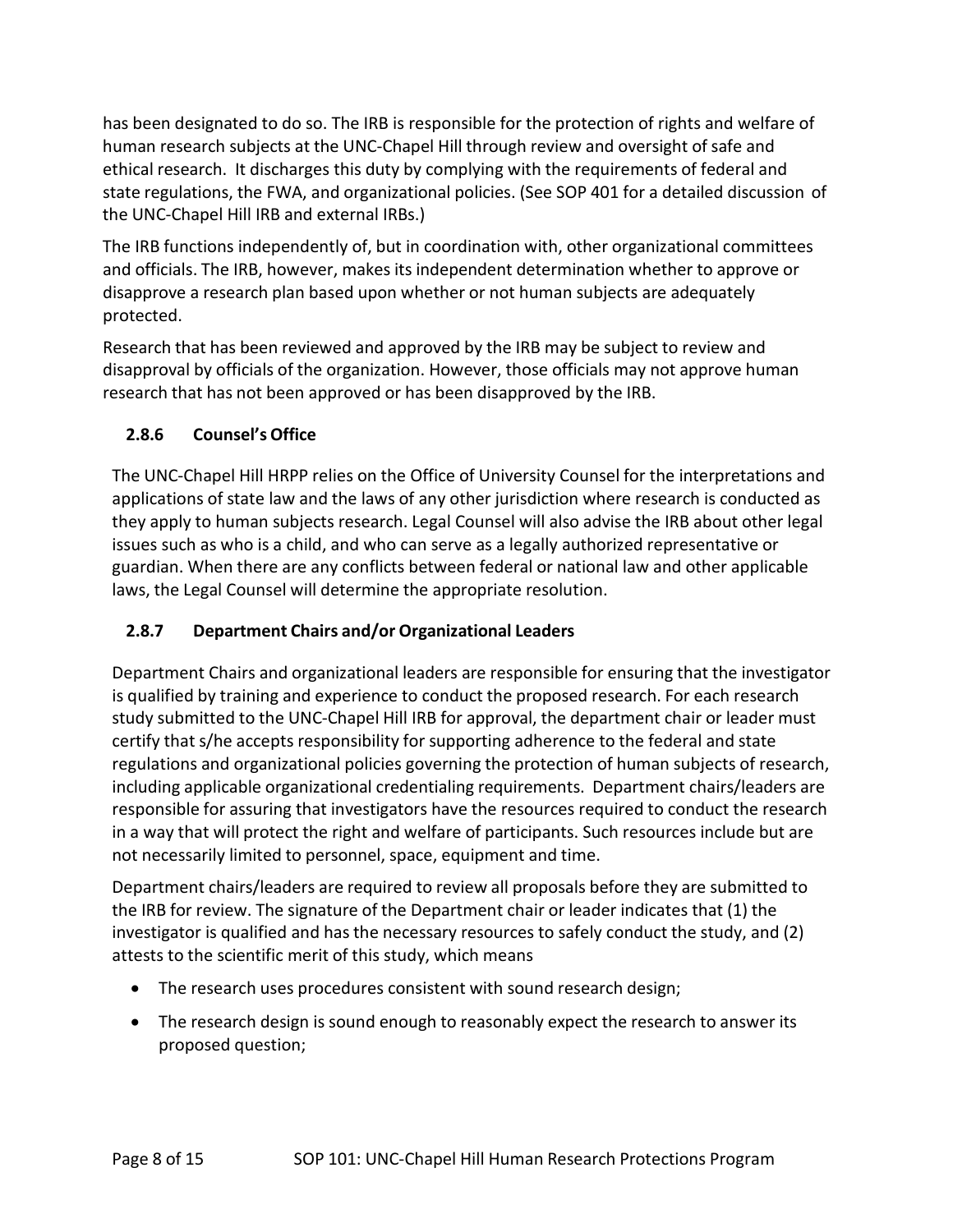#### **2.8.8 The Investigator**

The investigator is ultimately responsible for the protection of the human subjects who participate in research. The investigator is expected to abide by the highest ethical standards when developing a research plan that incorporates the principles of the Belmont Report. The investigator is expected to conduct research in accordance with the IRB approved research plan and to oversee all aspects of the research by providing training and supervision of support staff, including oversight of the informed consent process. All subjects must give informed consent unless the requirement has specifically been waived by the IRB. Investigators must establish and maintain an open line of communication with research subjects within their responsibility. In addition to complying with all applicable policies and standards of regulatory bodies, investigators must comply with organizational and administrative requirements for conducting research. The investigator is responsible for ensuring that all research staff complete all organizational required training as well as training for their responsibilities in any given specific research study. When investigational drugs or devices are used, the investigator is responsible for providing a plan for their storage, security, dispensing, accounting, and disposal.

#### **2.8.9 Other Related Units**

## **2.8.9.1 Office of Sponsored Research and Office of Industry Contracting**

Office of Sponsored Research (OSR) and Office of Industry Contracting (OIC) staff review all research agreements with all sponsors including federal, foundation, and non‐profit sponsors. This review ensures that all terms of the award (grant or contract) are in compliance with organizational policies. Only designated senior individuals within the Office of Sponsored Research and OIC have the authority to approve research proposals and to execute research agreements on behalf of the organization.

The OSR and OIC ensure that required AAHRPP language (see SOP 1601) is included in contracts. The Office of Sponsored Research and OIC have access to the IRB submission to confirm that the contract and the consent documents are consistent in terms of costs to subjects and who pays in case of injury. OSR, OIC and the IRB office coordinate efforts to ensure that all applicable individuals have filed appropriate COI disclosures to meet investigator COI policies.

When the grant or contract agreement includes human research activities that will be conducted by investigators who are not employees or agents of the UNC‐Chapel Hill a subcontract is executed between the UNC‐Chapel Hill and the collaborating institution. The subcontract includes the requirement for the collaborating institution to assure compliance with federal regulations for the protection of human subjects in research and to provide documentation of current and ongoing IRB approval. The collaborating institution must also ensure that key personnel involved in human subject research are in compliance with the NIH policy on education in the protection of human research subjects and provide documentation of education of key personnel to the UNC‐Chapel Hill, when required.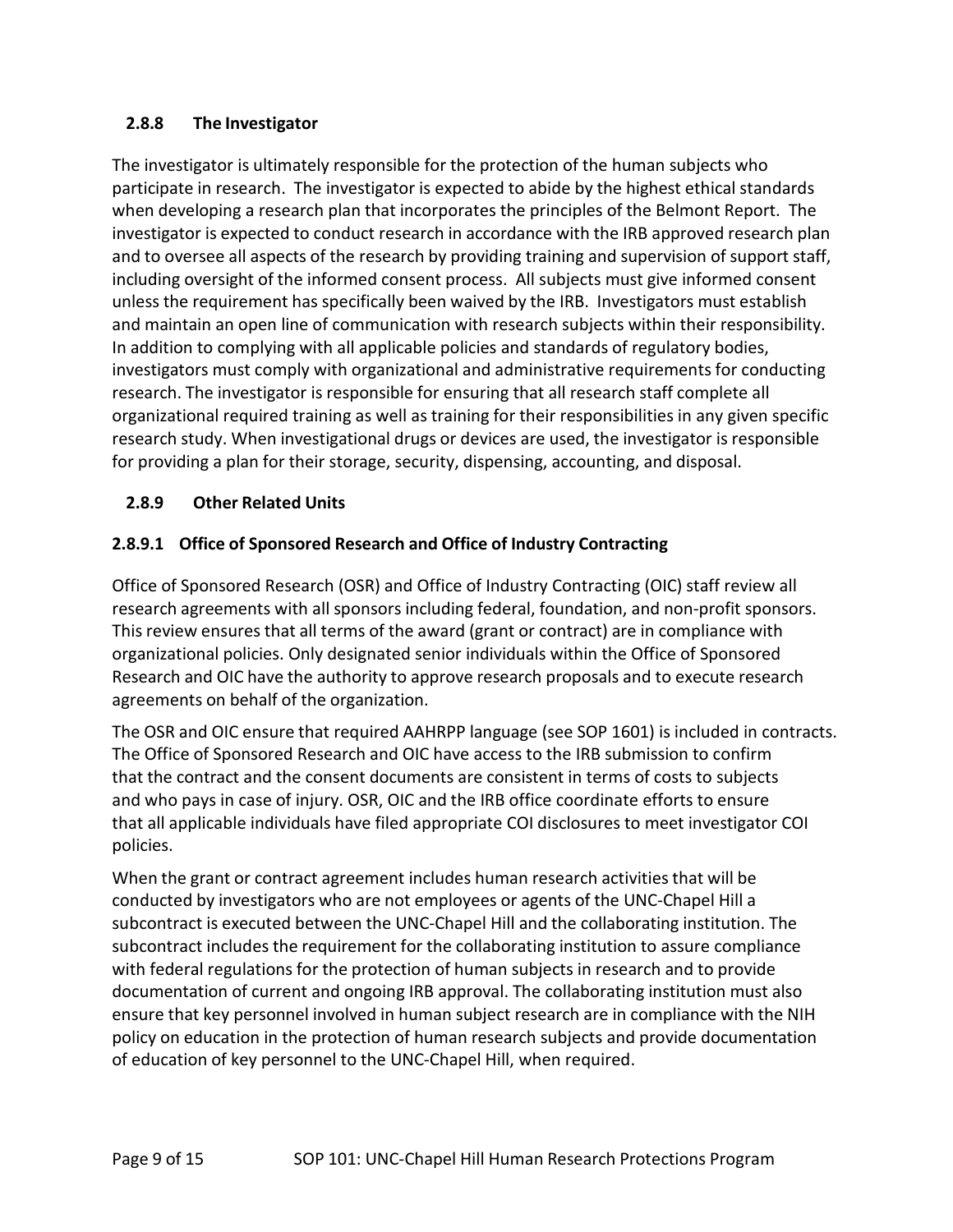#### **2.8.9.2 UNC Hospitals Investigational Drug Services Pharmacy**

A pharmacist from UNC Hospitals Pharmacy serves on the IRB, allowing the Pharmacy to have complete information about all IRB approved research that takes place at the UNC‐Chapel Hill and under its jurisdiction. The Pharmacist member assures that information about all studies involving drugs used in research is shared with both the Pharmacy Staff as appropriate and that the UNC Hospitals Investigational Drug Services and the Pharmacy and Therapeutics Committee is made aware of IRB approved research involving drugs.

The UNC Hospitals Investigational Drug Services Pharmacy is responsible for storing, accounting for, dispensing, and compounding of most investigational drugs used in research, whether conducted inpatient or outpatients. The manufacture/compounding of drug products not commercially available is coordinated by the UNC Hospitals Investigational Drug Services Pharmacy. Waivers from use of the UNC Hospitals Investigational Drug Services Pharmacy for handling investigational drugs will be considered on a case by case basis by the UNC Hospitals Investigational Drug Services Pharmacy, with required information regarding storage, accounting, dispensing etc. provided within the IRB application.

The Pharmacy is available to provide guidance to investigators in relation to the management of the study drugs.

#### **2.8.10 Relationship Among Components**

The Research Compliance Steering Committee will meet to ensure a dialogue is maintained between the various compliance entities at the Organization. Membership is comprised of Directors and members from Office of Industry Contracting, Office of University Counsel, Office of Sponsored Research, Office of Human Research Ethics, Conflict of Interest, Office of Clinical Trials, Environmental Health and Safety, Institutional Animal Care and Use Committee, HIPAA Office, Office of Technical Commercialization, and UNC Hospitals Compliance and Research Integrity with the Associate Vice President for Research Compliance as chair. The committee will act in an advisory capacity to the Vice President for Research, monitoring the effectiveness of existing compliance programs, developing new or revised policies as changes in requirements occur, and disseminating updated compliance information to the research community.

#### **2.8.10.1 Study‐Specific Coordination**

In addition to IRB approval, the Investigator must obtain and document the approval, support, or permission of other individuals and departments or entities impacted by the research as well as approval by other oversight committees, including, but not limited to:

- Pathology
- University Hospital/Affiliated Hospital/s
- Pharmacy
- Radiology/Imaging
- Nuclear Medicine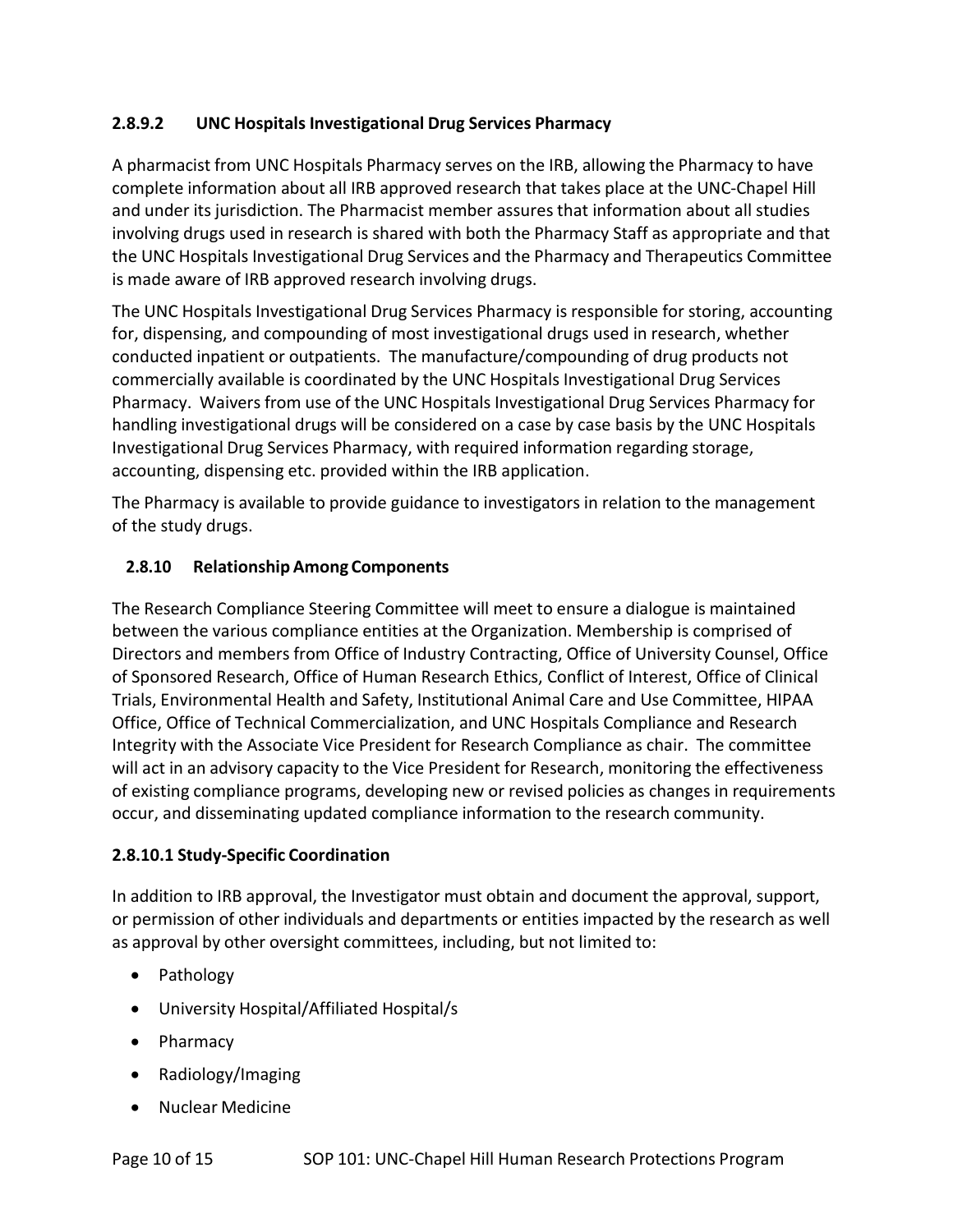- Nursing
- Confirmation that permission to enter classrooms or hospital units will be obtained
- Confirmation that permission from external research locations (sites) will be obtained
- Departmental approvals
- Database access permissions (e.g., Medical/Educational Records)
- Institutional Biosafety Committee
- Radiation Safety Committee
- Radioactive Drug Research Committee
- Conflict of Interest Committee
- Scientific/Scholarly Review Committee

For any that are indicated, a letter of support, collaboration, permission, or approval from the designated authority, should be included in the Initial Study Application to the IRB. The application will be reviewed in the IRB Office to ensure that all necessary letters are included. Final IRB approval will not be given until all necessary letters are received. The IRB may request review or consultation with any of the above listed or other organizational committees or components even when such review or consultation is not technically required by policy.

Other committees and officials may not approve research involving human subjects to commence that has not been approved or has been disapproved by the IRB.

#### **3 Definitions**

**Common Rule.** The Common Rule refers to the "Federal Policy for the Protection of Human Subjects" adopted by a number of federal agencies. Although the Common Rule is codified by each agency separately, the text is identical to DHHS regulations in 45 CFR 46 Subpart A. For the purposes of this document, references to the Common Rule will cite the DHHS regulations.

**Human Subject Research.** Human Subject Research means any activity that meets the definition of "research" and involves "human subjects" as defined by either the Common Rule or FDA regulations.

Note: The terms "subject" and "participant" are used interchangeably in this document and have the same definition.

**Research.** The Common Rule defines research as a systematic investigation, including research development, testing and evaluation, designed to develop or contribute to generalizable knowledge. Activities which meet this definition constitute research whether or not they are conducted or supported under a program which is considered research for other purposes. For example, some demonstration and service programs may include research activities.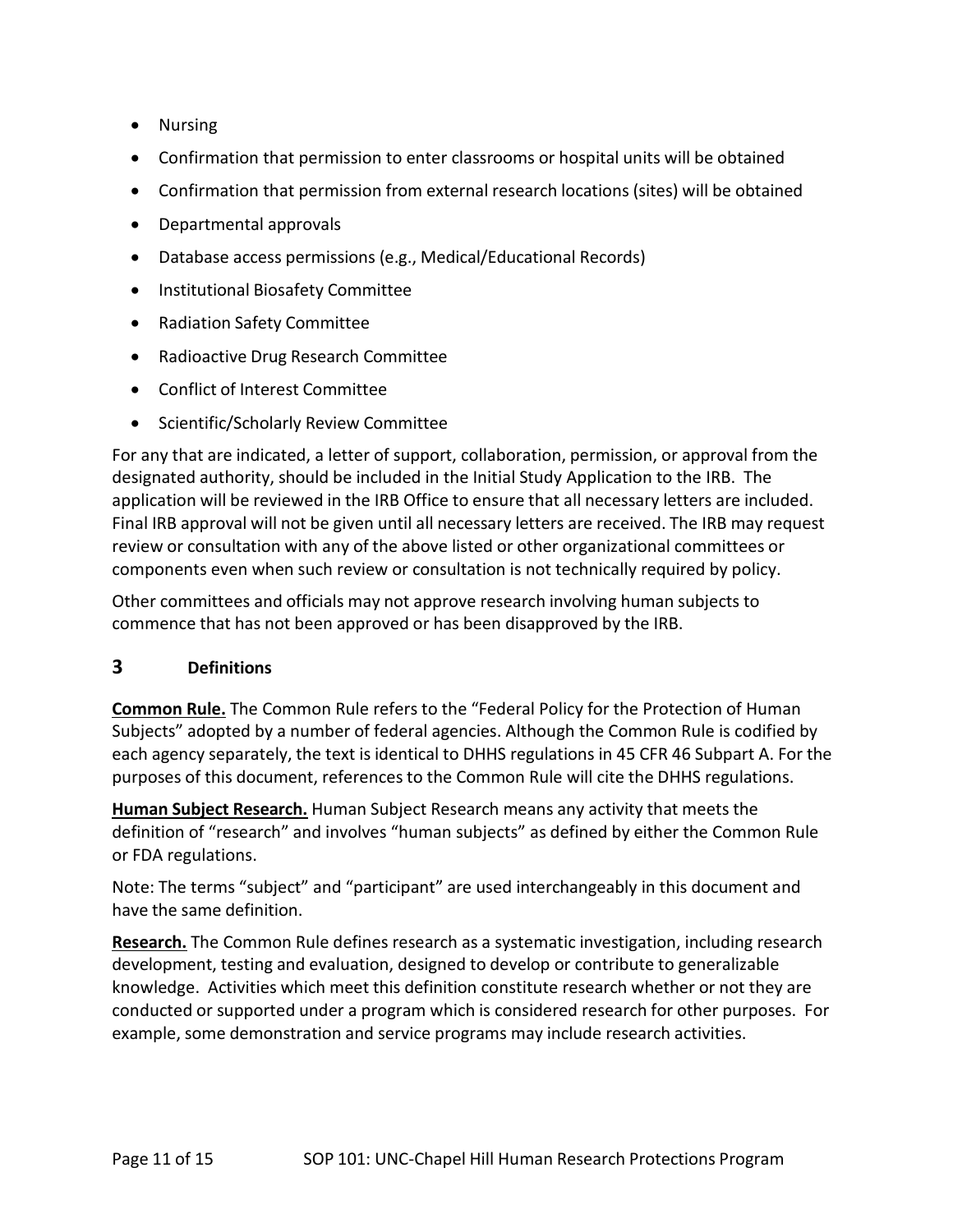For the purposes of this policy, a "systematic investigation" is an activity that involves a prospective study plan that incorporates data collection, either quantitative or qualitative, and data analysis to answer a study question. Investigations designed to develop or contribute to generalizable knowledge are those designed to draw general conclusions (i.e., knowledge gained from a study may be applied to populations outside of the specific study population), inform policy, or generalize findings.

The FDA has defined "research" as being synonymous with the term "clinical investigation." A clinical investigation, as defined by FDA regulations, means any experiment that involves a test article and one or more human subjects, and that either must meet the requirements for prior submission to the Food and Drug Administration under section 505(i) or 520(g) of the Federal Food, Drug, and Cosmetic Act, or need not meet the requirements for prior submission to the Food and Drug Administration under these sections of the Federal Food, Drug, and Cosmetic Act, but the results of which are intended to be later submitted to, or held for inspection by, the Food and Drug Administration as part of an application for a research or marketing permit. The terms research, clinical research, clinical study, study, and clinical investigation are synonymous for purposes of FDA regulations. [21 CFR 50.3(c), 21 CFR 56.102(c)]

Experiments that must meet the requirements for prior submission to the Food and Drug Administration under section 505(i) of the Federal Food, Drug, and Cosmetic Act means any use of a drug other than the use of an approved drug in the course of medical practice. [21 CFR 312.3(b)]

Experiments that must meet the requirements for prior submission to the Food and Drug Administration under section 520(g) of the Federal Food, Drug, and Cosmetic Act means any activity that evaluates the safety or effectiveness of a device. [21 CFR 812.2(a)]

Any activity in which results are being submitted to or held for inspection by FDA as part of an application for a research or marketing permit is considered to be FDA‐regulated research. [21 CFR 50.3(c), 21 CFR 56.102(c)]

**Human Subject.** A human subject as defined by the Common Rule is a living individual about whom an investigator conducting research obtains data through intervention or interaction with the individual or through identifiable private information [45 CFR 46.102(f)].

- Intervention means both physical procedures by which data are gathered (for example, venipuncture) and manipulations of the subject or the subject's environment that are performed for research purposes.
- Interaction means communication or interpersonal contact between investigator and subject.
- Private information means information about behavior that occurs in a context in which an individual can reasonably expect that no observation or recording is taking place, and information which has been provided for specific purposes by an individual and which the individual can reasonably expect will not be made public (for example, a medical record).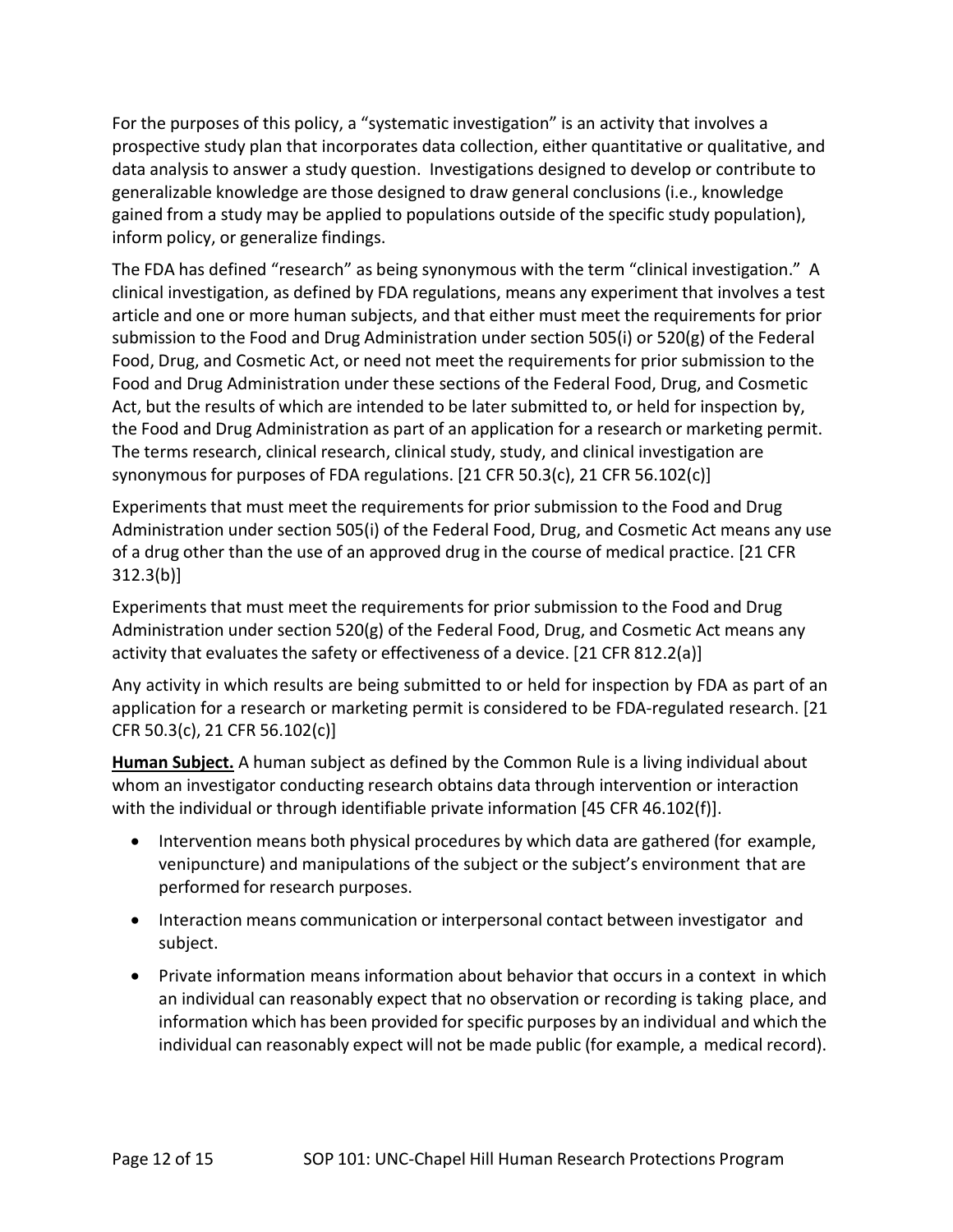• Identifiable information means information that is individually identifiable (i.e., the identity of the subject is or may readily be ascertained by the investigator or associated with the information).

For research covered by FDA regulations, human subject means an individual who is or becomes a participant in a clinical investigation, either as a recipient of the test article or as a control. A subject may be in normal health or may have a medical condition or disease. In the case of a medical device, a human subject also includes any individual on whose specimen an investigational device is used or tested or used as a control. When medical device research involves in vitro diagnostics and unidentified tissue specimens, the FDA defines the unidentified tissue specimens as human subjects.

**Test Article.** The FDA defines "Test article" as meaning any drug (including a biological product for human use), medical device for human use, human food additive, color additive, electronic product, or any other article subject to regulation under the act or under sections 351 and 354‐ 360F of the Public Health Service Act [42 U.S.C. 262 and 263b‐263n]. [21 CFR 50.3(j)]

Test articles covered under the FDA regulations include, but are not limited to:

- a) Human drugs The primary intended use of the product is achieved through chemical action or by being metabolized by the body. A drug is defined as a substance recognized by an official pharmacopoeia or formulary; a substance intended for use in the diagnosis, cure, mitigation, treatment, or prevention of disease; a substance (other than food) intended to affect the structure or any function of the body; a substance intended for use as a component of a medicine but not a device or a component, part or accessory of a device. Biological products are included within this definition and are generally covered by the same laws and regulations, but differences exist regarding their manufacturing processes (chemical process versus biological process.[\)](http://www.fda.gov/Drugs/InformationOnDrugs/ucm079436.htm) <http://www.fda.gov/Drugs/InformationOnDrugs/ucm079436.htm>
- b) Medical Devices ‐ A device is "an instrument, apparatus, implement, machine, contrivance, implant, in vitro reagent, or other similar or related article, including a component part, or accessory which is: recognized in the official National Formulary, or the United States Pharmacopoeia, or any supplement to them; intended for use in the diagnosis of disease or other conditions, or in the cure, mitigation, treatment, or prevention of disease, in man or other animals; or intended to affect the structure or any function of the body of man or other animals, and which does not achieve any of its primary intended purposes through chemical action within or on the body of man or other animals and which is not dependent upon being metabolized for the achievement of any of its primary intended purposes."

http://www.fda.gov/MedicalDevices/DeviceRegulationandGuidance/Overview/Cls sifyYourDevice/ucm051512.htm

c) Biological Products ‐ include a wide range of products such as vaccines, blood and blood components, allergenics, somatic cells, gene therapy, tissues, and recombinant therapeutic proteins. Biologics can be composed of sugars, proteins, or nucleic acids or complex combinations of these substances, or may be living entities such as cells and

Page 13 of 15 SOP 101: UNC-Chapel Hill Human Research Protections Program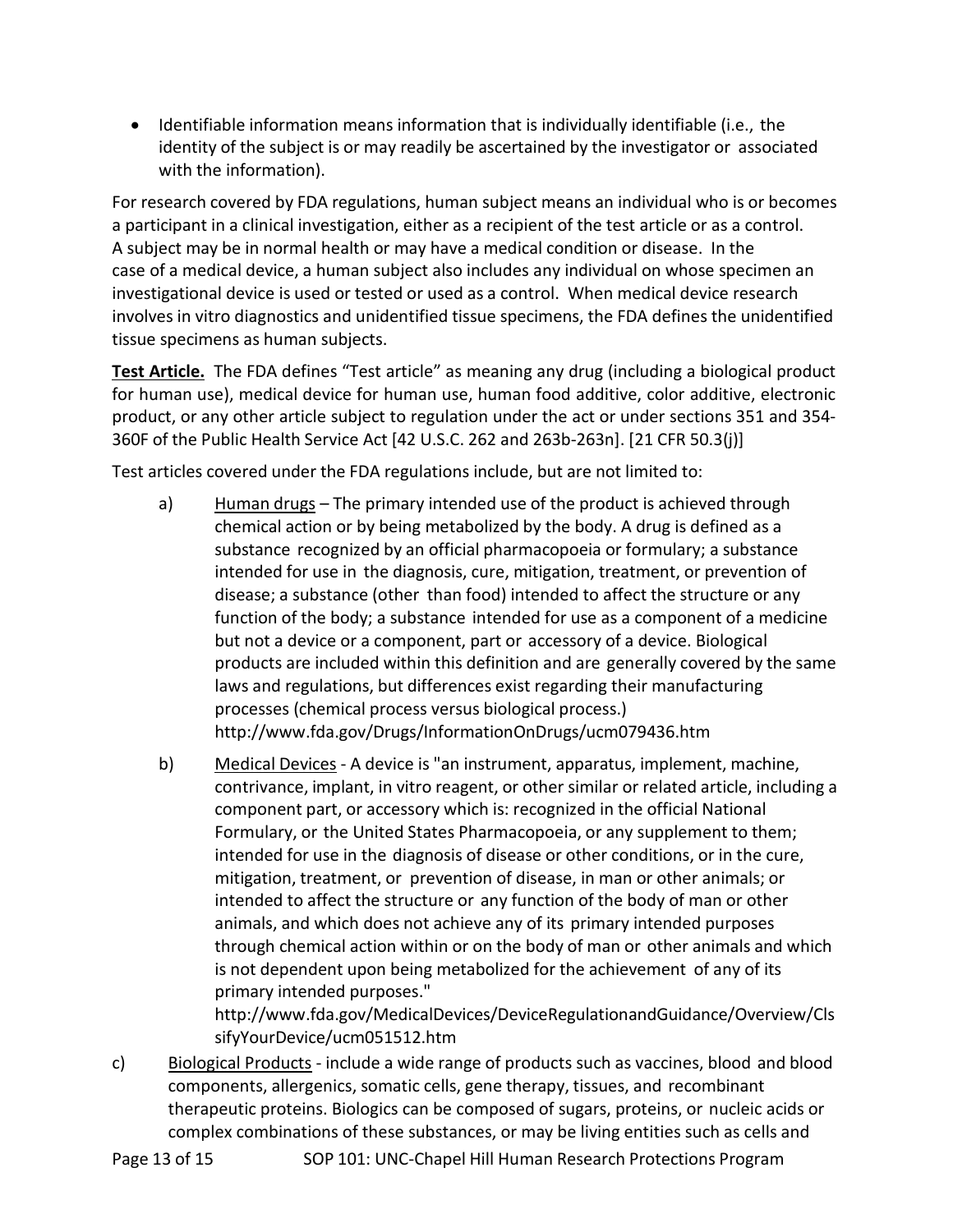tissues. Biologics are isolated from a variety of natural sources — human, animal, or microorganism — and may be produced by biotechnology methods and other cutting‐ edge technologies. Gene‐based and cellular biologics, for example, often are at the forefront of biomedical research, and may be used to treat a variety of medical conditions for which no other treatments are available.

<http://www.fda.gov/Drugs/InformationOnDrugs/ucm079436.htm>

d) Food Additives ‐ A food additive is defined in Section 201(s) of the FD&C Act as any substance the intended use of which results or may reasonably be expected to result, directly or indirectly, in its becoming a component or otherwise affecting the characteristic of any food (including any substance intended for use in producing, manufacturing, packing, processing, preparing, treating, packaging, transporting, or holding food; and including any source of radiation intended for any such use); if such substance is not Generally Recognized As Safe (GRAS) or sanctioned prior to 1958 or otherwise excluded from the definition of food additives.

[http://www.fda.gov/Food/IngredientsPackagingLabeling/Definitions/default.ht](http://www.fda.gov/Food/IngredientsPackagingLabeling/Definitions/default.htm) [m](http://www.fda.gov/Food/IngredientsPackagingLabeling/Definitions/default.htm)

e) Color Additives - A color additive is any dye, pigment or substance which when added or applied to a food, drug or cosmetic, or to the human body, is capable (alone or through reactions with other substances) of imparting color. Color additives for use in food, drugs, and cosmetics require premarket approval. Color additives for use in or on a medical device are subject to premarket approval, if the color additive comes in direct contact with the body for a significant period of time.

<http://www.fda.gov/Food/IngredientsPackagingLabeling/Definitions/default.htm>

- f) Foods Foods include dietary supplements that bear a nutrient content claim or a health claim.
- g) Infant Formulas Infant formulas are liquid foods intended for infants which substitute for mother's milk.
- h) Electronic Products The FDA regulates certain classes of electronic products including radiation-emitting electronic products such as microwaves and xrays.

**Institutional Review Board (IRB)** ‐ An IRB is a board designated by UNC‐Chapel Hill to review, approve the initiation of, and conduct periodic review of research involving human participants, as defined above. The primary purpose of such review is to assure the protection of the rights and welfare of the human participants. The IRB may be assigned other review functions as deemed appropriate by UNC‐Chapel Hill.